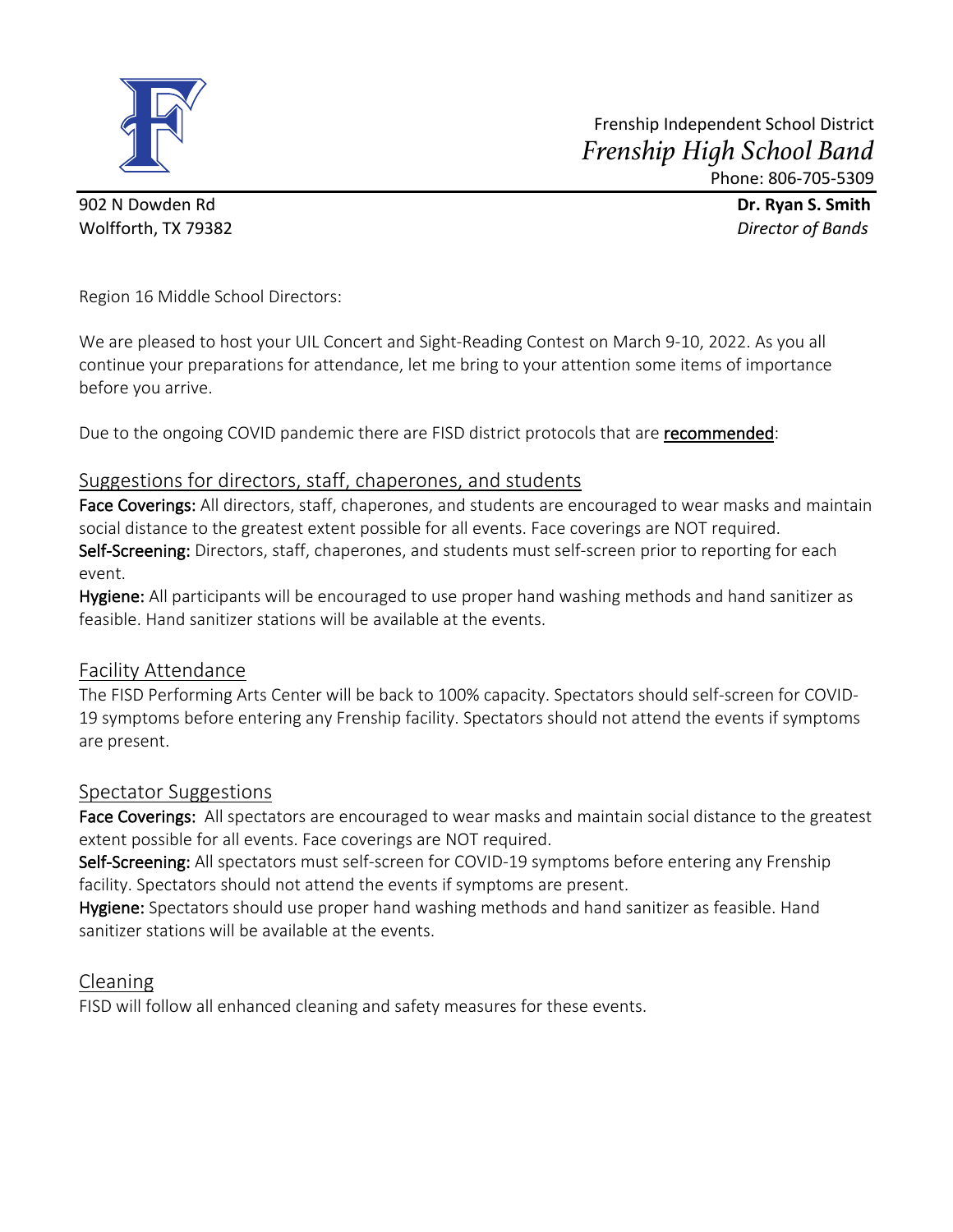# UIL CONTEST GENERAL INFORMATION

# • DROP OFF

Your band needs to be dropped off at the front of the Performing Arts Center in the circular drive. Students must show up already dressed in their concert uniforms. There will not be access to a place for changing into or out of uniforms. Instrument cases must be left on bus. If different accommodations are required, please email contest host at ryansmith@frenship.us.

## • PARKING

Bus parking will be in the west lot of the Performing Arts Center located on CR 179 (Dowden Rd.) at Frenship High School. Buses may not stay in the drop off drive.

### • CHECK-IN / GUIDES

You will be led in one of the front doors of the Performing Arts Center. Directors, or a designee, will proceed to the contest office (room 1600 A) for check-in. Please have your Form 1 (if not already sent to Executive Secretary), any fees due, 3 set-up charts, 3 set of scores (measures numbered) for judges. Each band will be assigned a student guide to assist you throughout the contest.

### • WAITING AREA

When you arrive, your band may wait in the lobby of the PAC before your warm-up time begins. Only ONE (1) band may be in the lobby at a time. If you arrive too early, you will be asked to wait on your bus until there is availability in the PAC foyer. Please be as quiet as possible since there are bands performing in the nearby theater. A guide will lead you through the process at your designated time.

#### • WARM-UP

Warm-up will take place in one of our band halls. A cart with metronome and tuner will be provided. Please be ready to vacate the warm-up room FIVE minutes prior to your performance time. We will have a FISD band director present to help monitor the time. Percussionists will be asked to go to the stage immediately after the band scheduled before you has completed their performance.

#### • CONCERT

Your guide will lead you to the stage FIVE minutes before your scheduled performance. All bands must be ready to enter the stage on schedule. If you need to use risers for your performance, please contact ryansmith@frenship.us to make arrangements.

#### • PERCUSSION / EQUIPMENT

We will furnish the following percussion instruments on stage. Please notify us in advance if you require multiples of anything below. You must bring all other percussion equipment, sticks, mallets, etc. Do not remove any percussion equipment from the stage.